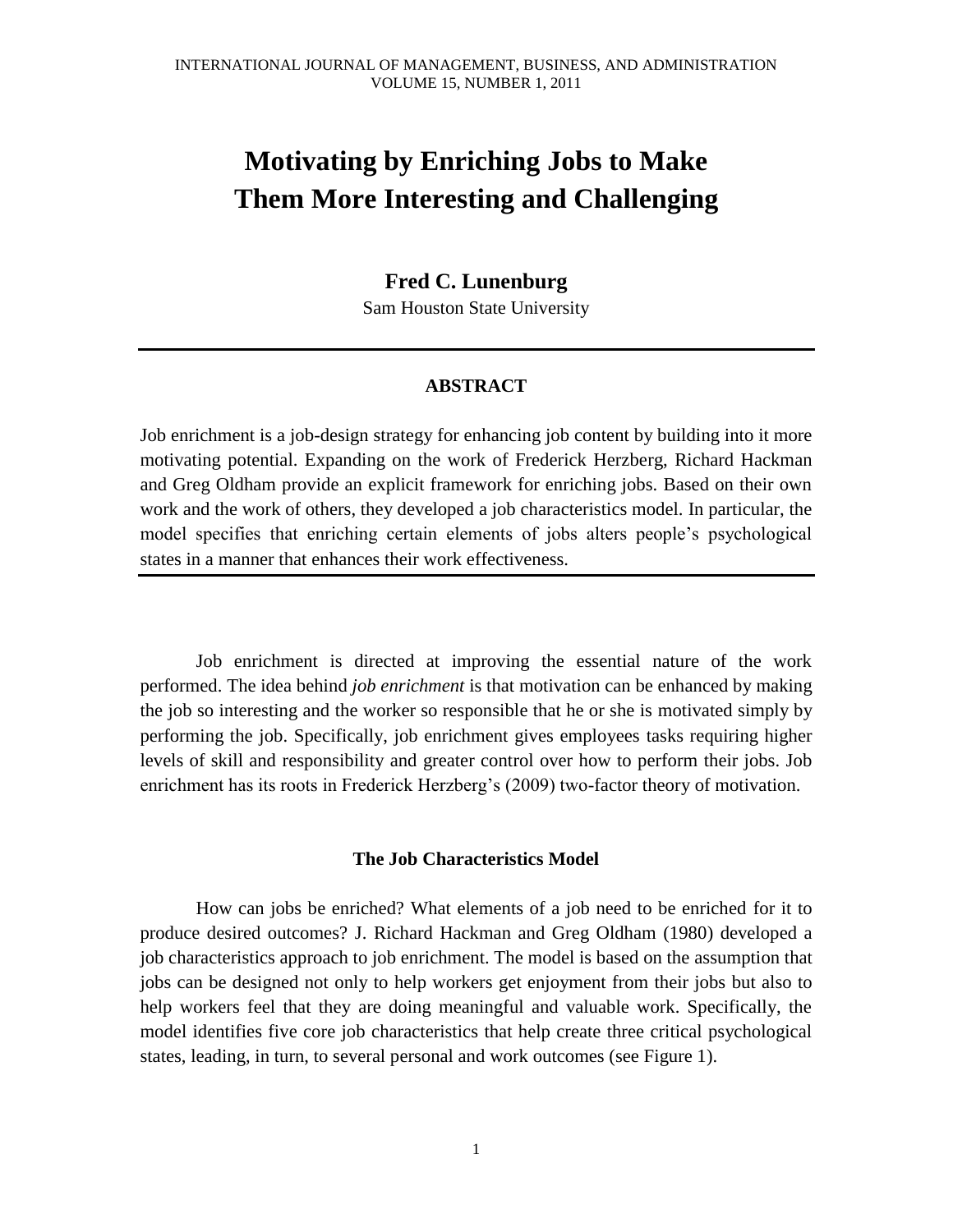

*Figure 1*. Job enrichment model.

#### **Components of the Model**

The five core job characteristics are skill variety, task identity, task significance, autonomy, and job feedback. Let's examine each one of these more closely.

**Skill variety.** *Skill variety* is the degree to which a job requires a variety of different activities and involves the use of a number of different skills and talents of the employee. Jobs that are high in skill variety are seen by employees as: more challenging because of the range of skills involved; relieve monotony that results from repetitive activity; and gives employees a greater sense of competence. For example, an administrative assistant with high skill variety may have to perform many different tasks (e.g., schedule meetings, make airline and hotel reservations, do research, prepare written reports, and meet with customers).

**Task identity.** *Task identity* is the degree to which a job requires completion of a "whole" and identifiable piece of work—that is, doing a job from beginning to end with a visible outcome. When employees work on a small part of the whole, they are unable to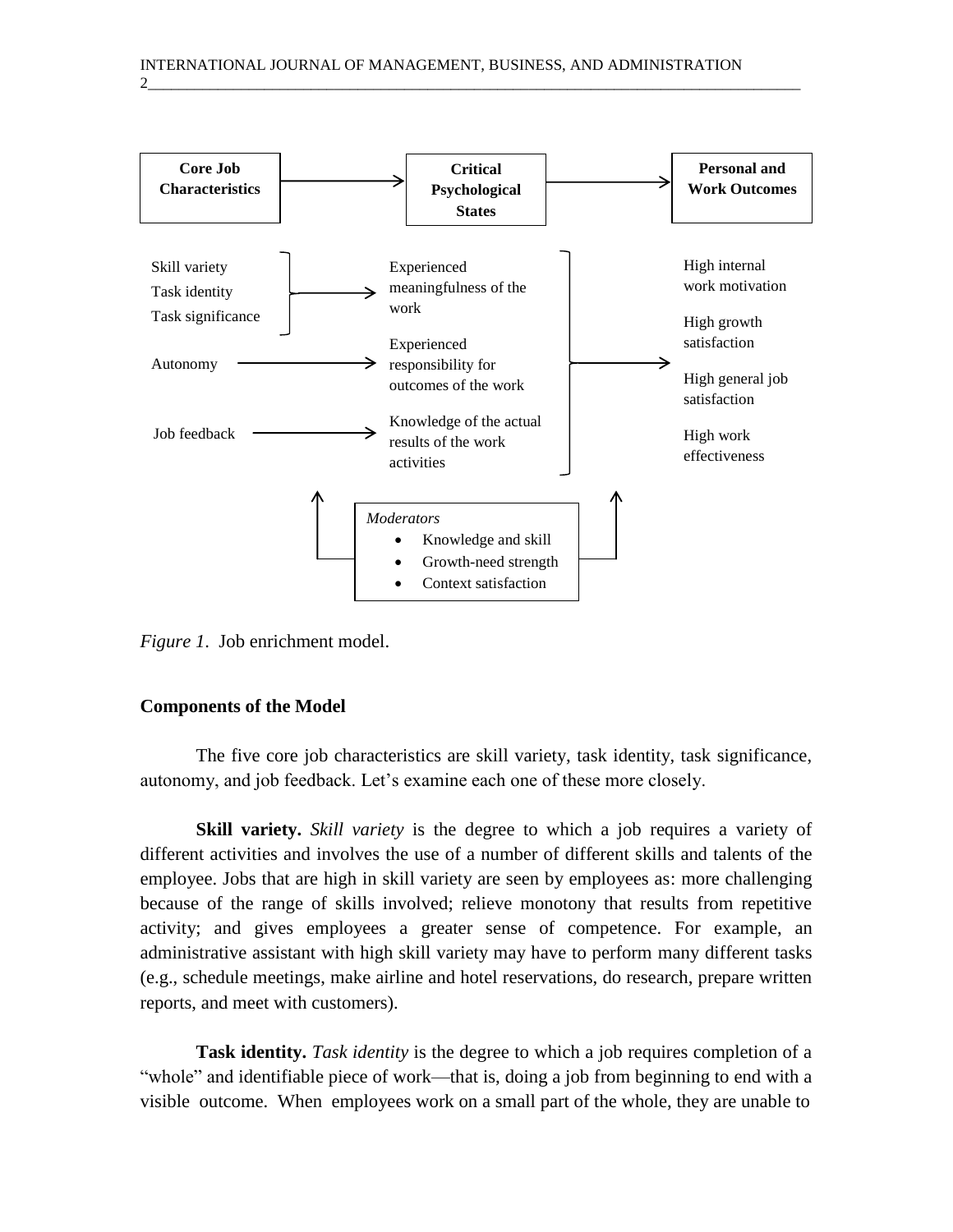identify any finished product with their efforts. They cannot feel any sense of completion or responsibility for the whole product. However, when tasks are broadened to produce a whole product or an identifiable part of it, then task identity has been established. For example, dress designers will have high task identity if they do everything related to making the whole dress (e.g., measuring the client, selecting the fabric, cutting and sewing the dress, and altering it to fit the customer).

**Task significance.** *Task significance* is the degree to which the job has a substantial impact on the lives of other people, whether those people are in the immediate organization or in the external environment. For example, medical researchers working on a cure for a terminal disease most likely recognize the importance of their work to society. Even more modest contributions to an organization can be recognized as being important to the extent that employees understand the role of their jobs to the overall mission of the company. The point is that employees should believe they are doing something important in their organization or society, or both.

**Autonomy.** *Autonomy* is the degree to which the job provides substantial freedom, independence, and discretion to the individual in scheduling the work and in determining the procedures to be used in doing the work. It is considered fundamental in building a sense of responsibility in employees. Although most employees are willing to work within the broad constraints of an organization, employees want a certain degree of freedom. Autonomy has become very important to people in the workplace. For example, a salesperson is considered to be highly autonomous by scheduling his or her own work day and deciding on the most effective approach to use for each customer without supervision.

**Job feedback.** *Job feedback* is the degree to which carrying out the work activities required by the job provides the individual with direction and clear information about the effectiveness of his or her performance. Feedback can be positive or negative, but it is best when it is balanced appropriately. Feedback should occur frequently rather than be delayed until the annual evaluation meeting. The only way employees can make adjustments in their performance is to know how they are performing now, not later. Feedback can come directly from the job itself, or it can be provided verbally by management or other employees. For example, salespersons receive information regularly about how many contacts they make per day or week and the monetary value of sales made.

As shown in the model (Figure 1), these core job characteristics have important effects on various critical psychological states. For example, skill variety, task identity,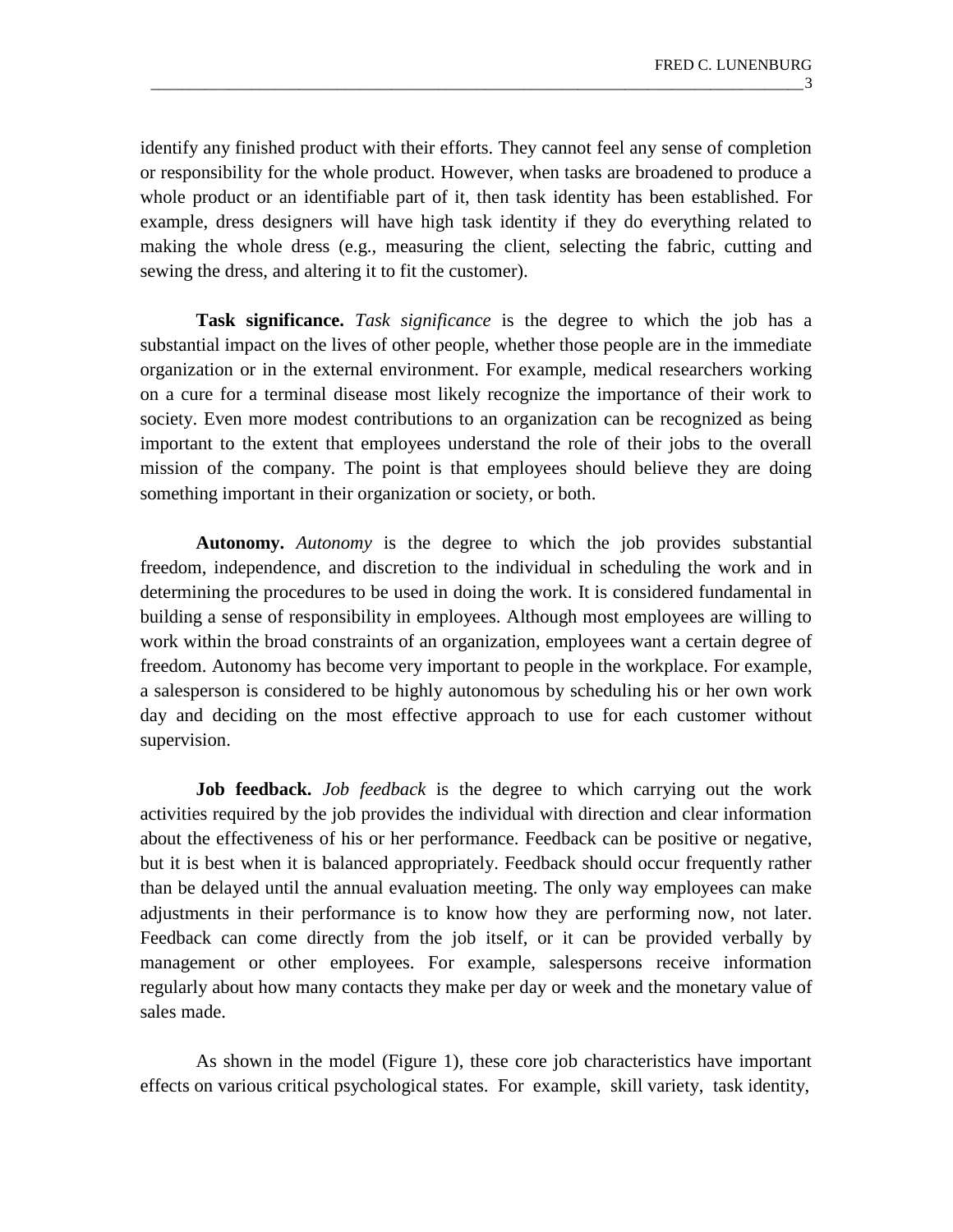and task significance together contribute to a person's *experienced meaningfulness of the work*. Jobs that provide a great deal of autonomy are said to contribute to a person's *experienced responsibility for outcomes of the work*. When they have the freedom to decide what to do and how to do it, employees feel more responsible for the results. Finally, job feedback is said to give employees *knowledge of the actual results of work activities*. When a job is designed to provide employees with information about the effects of their actions in the workplace, they are better able to develop an understanding of how well they have performed—and such knowledge improves their effectiveness.

The job characteristics model indicates that the three critical psychological states affect various personal and work outcomes—namely, people's internal work motivation, growth satisfaction, general job satisfaction, and work effectiveness. The higher the experienced meaningfulness of work; experienced responsibility for outcomes of the work; and knowledge of the actual results of work activities, the more positive the personal and work outcomes will be. When employees perform jobs that incorporate high levels of the five core job characteristics, they should feel highly motivated, be highly satisfied with their jobs, and perform work effectively.

# **Measuring the Scope of Each Job**

Hackman and Oldham (1980) theorize that enriching certain core job characteristics alters people's critical states in a manner that lead to several beneficial personal and work outcomes (see Figure 1). Hackman and Oldham (1976) claim that job motivation will be highest when the jobs performed rate high on the various core job characteristics. Accordingly, they recommend measuring the degree to which various job characteristics are present in each job. These job characteristics can then be changed systematically to enrich the job and increase its motivational potential. This assessment can be accomplished by using a questionnaire known as the Job Diagnostic Survey (JDS) (Hackman & Oldham, 1975). The JDS yields an index known as the motivating potential score (MPS), which is the degree to which the job has the potential for motivating people. The formula for this motivating potential score (MPS) is the following:

$$
MPS = \left(\frac{\text{skill variety} + \text{task identity} + \text{task significance}}{3}\right) \times \text{autonomy} \times \text{feedback}
$$

Note that the core job characteristics of skill variety, task identity, and task significance are combined and divided by 3, whereas the job characteristics of autonomy and feedback stand alone. Also, skill variety, task identity, and task significance are additive, therefore, one or two of these job characteristics could be missing or measured as zero, and the employee could still experience meaningfulness of the work. However, if either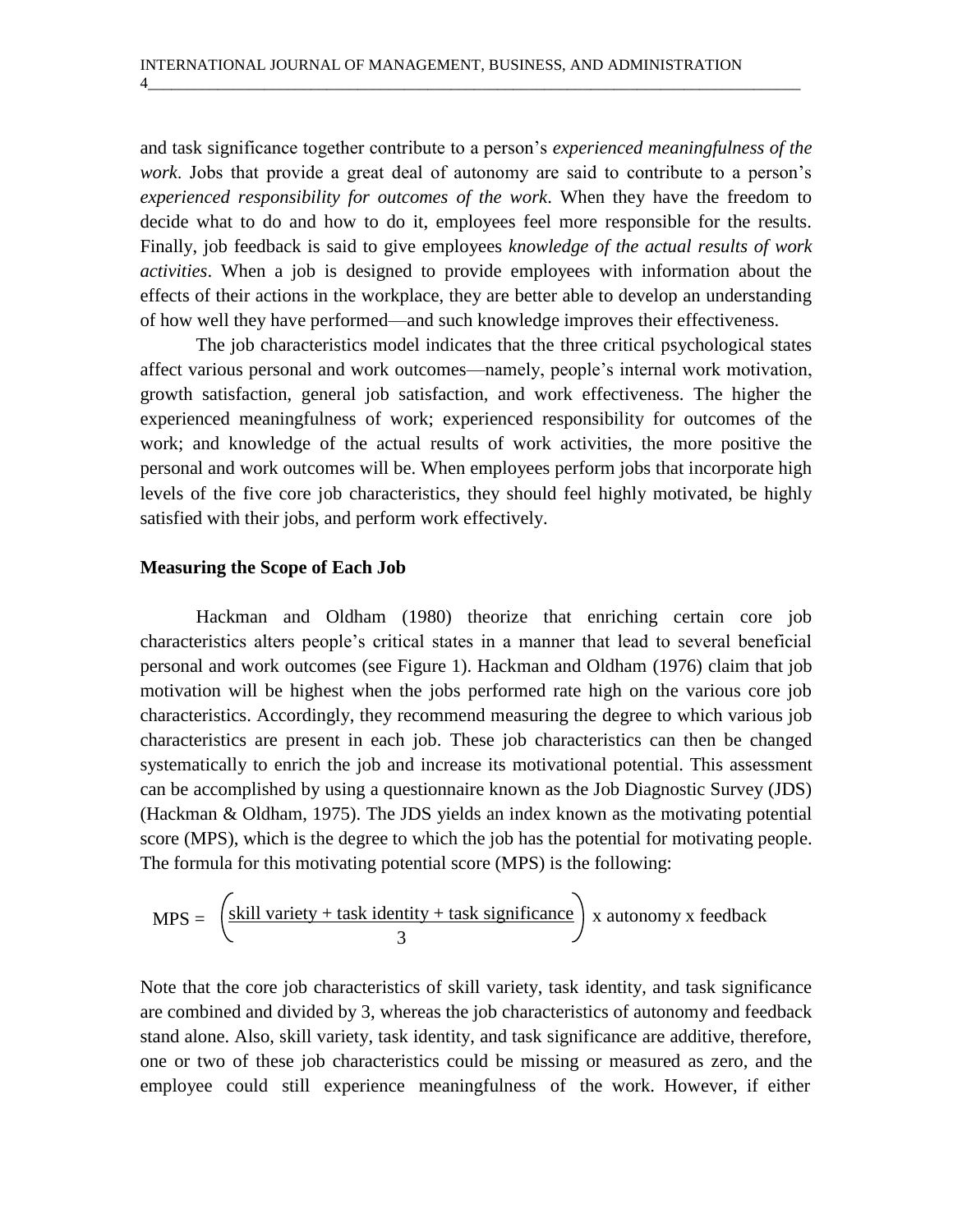autonomy or feedback were missing, the job would offer no motivating potential (MPS  $=$ 0) because of the multiplier effect.

## **Does the Job Characteristics Model Apply to Everyone?**

Although many employees desire the additional challenge and responsibility associated with performing enriched jobs, others may not. Hackman and Oldham (1980) recognized that not everyone wants a job containing high levels of the five core job characteristics. Therefore, they incorporated this conclusion into their job characteristics model by identifying three attributes that affect how people respond to job enrichment (see the box labeled Moderators in Figure 1).

The moderators identified in the job characteristics model influence how employees respond to enriched jobs. They include knowledge and skill, growth-need strength, and context satisfaction. These moderators have an impact on the relationship between the core job characteristics, critical psychological states, and ultimately personal and work outcomes. Therefore, leaders should consider the moderators when attempting to enrich jobs. Let's take a closer look at each one of these moderators.

**Knowledge and skill.** Employees whose capabilities fit the demands of enriched jobs are predicted to feel good about the job and perform well. Those who are inadequate or feel inadequate in this regard are likely to experience frustration, stress, and job dissatisfaction. These feelings of inadequacy may be especially intense for employees who want to do a good job but realize that they are performing poorly because they lack the necessary knowledge and skills. Thus, leaders need to assess carefully the competencies of employees whose jobs are to be enriched. Training and development programs may need to be implemented along with an enrichment program to help such employees attain the needed competencies.

**Growth-need strength.** The degree to which an individual desires the opportunity for self-direction, learning, and personal accomplishment at work is called growth-need strength. This concept is essentially the same as Abraham Maslow's (1970) esteem and self-actualization needs, Clayton Alderfer's (1972) growth needs, and Frederick Herzberg's (2009) motivation factors. Employees high in growth-need strengths tend to respond favorably to enriched jobs. They experience greater job satisfaction; are highly motivated; are generally absent less; and produce better quality work than employees low in growth-need strengths (Graen, Scandura, & Grean, 1986).

**Context satisfaction.** Context satisfaction is the degree to which employees are satisfied with various aspects of their job, such as salary, quality of supervision,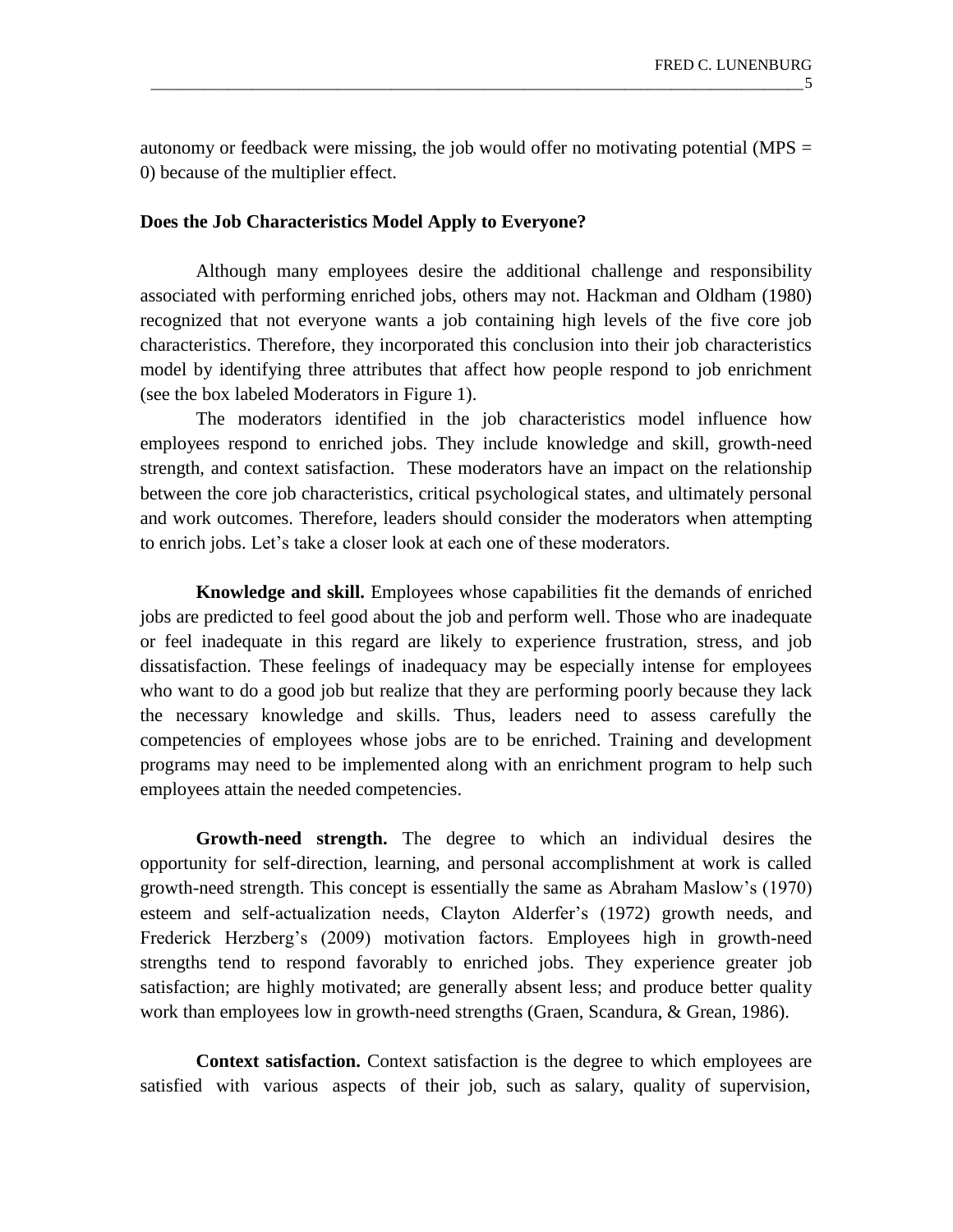relationship with supervisors and co-workers, and working conditions. Contextual satisfaction is similar to Herzberg's (2009) hygiene factors. Employees who are extremely dissatisfied with their supervision, salary and benefits, and working conditions are less likely to respond favorably to enriched jobs than are employees who are satisfied with these factors. Other contextual factors (e.g. company policy and administration, status, security, travel requirements, and group norms) also can affect employee satisfaction with their jobs.

## **Research Findings**

Many empirical studies have been done to test the job characteristics model in a variety of work settings, including banks, insurance companies, dentist offices, corrections departments, telephone companies, manufacturing firms, government agencies, and other service organizations. Most of the studies are supportive of many of the aspects of the model (Behson, Eddy, & Lorenzet, 2000; Fried & Ferris, 1987; Humphrey, Nahrgang, & Morgeson, 2007; Johns, Xie, & Fang, 1992; Miner, 1980; Zaccaro & Stone, 1988). Research consistently demonstrates a relationship between core job characteristics and job satisfaction (Judge, 2003; Judge, Parker, Colbert, Heller, & Ilies, 2002; Loher, Noe, Moeller, & Fitzgerald, 1985; Saavedra & Kwun, 2000). Along with higher job satisfaction and motivation, employees performing enriched jobs usually experience lower absenteeism and turnover (Fried & Ferris, 1987; Griffith, Horn, & Gaertner, 2000; Rentsch & Steel, 1998; Spector & Jex, 1991).

Efforts by automobile companies such as Volvo to improve productivity and satisfaction through job enrichment have emphasized autonomy and feedback. Relatively less emphasis was placed on skill variety, task identity, and task significance (Kopelman, 1985). Managers in the Torslanda and Kalmar, Sweden car assembly plants found it easier to provide individuals with greater responsibility for the total task (autonomy) and increased feedback than to change the essential nature of the task itself (Engstrom  $\&$ Medbo, 1994; Gladwin, 2001; Larson, 1998; Lewis, 2001; Van der Vegt, Emans, & Van de Vliert, 1998). Consistent with this finding, several Fortune 500 companies now provide their employees with a variety of work schedule opportunities, such as flexible hours, compressed workweeks, and working from home (Levering & Moskowitz, 2005; Levering & Moskowitz, 2007). Research supports this investment, as autonomy has been found to be positively related to job performance and functional work behaviors (Fuller, Marler, & Hester, 2006; Parker, Williams, & Turner, 2006).

One outcome predicted by the job characteristics model that did not produce consistent results was job performance, particularly quantity of output in complex types of jobs. For example, one study indicated that job enrichment works better in less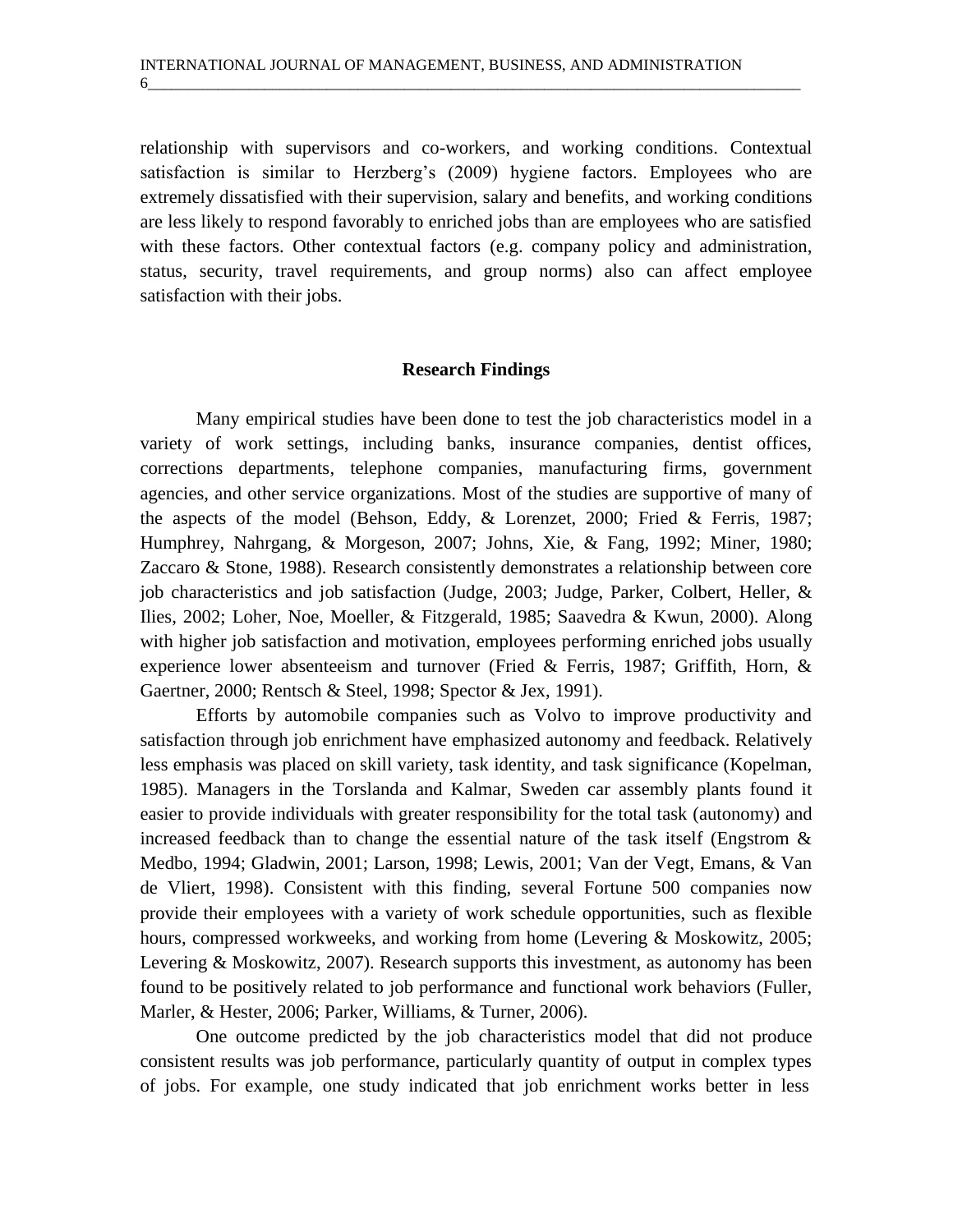complex organizations (small firms) (Kelley, 1990). Nevertheless, managers are likely to find increases in the quality of job performance after a job enrichment intervention, providing the reward system already satisfies lower-level needs (Kopelman, 1985). Specifically, managers cannot expect employees with relatively low growth needs to respond the same as those with relatively high growth needs (Dean & Snell, 1991; Fiorelli & Feller, 1994; Graen, Scandura, & Graen, 1986; Snell & Dean, 1994). Furthermore, recent research has demonstrated that for simple types of jobs, one job characteristic, task significance, does have a positive effect on job performance (Grant, 2008).

## **Managerial Applications**

The job characteristics model specifies ways in which jobs can be enriched to enhance their motivating potential (Hackman, 1976). Five widely used approaches include: vertical loading, natural grouping, formation of natural teams, opening feedback channels, and establishing client relationships (Greenberg, 2011; Hellriegal & Slocum, 2011; Robbins & Judge, 2011).

## **Vertical Loading**

Loading a job vertically involves giving employees responsibilities and tasks that were formerly reserved for managers. Specifically, vertical loading includes empowering employees to: set schedules, determine work methods, and decide when and how to check the quality of work produced; make their own decisions about starting and stopping work, taking breaks, and assigning priorities; and seek solutions to problems on their own, rather than immediately calling for a manager when problems arise. Giving people such responsibility for the work performed increases the level of autonomy the job offers these employees.

#### **Natural Grouping**

Rather than having several workers each perform a separate part of a whole job, have each person perform the entire job. This natural grouping increases skill variety, task identity, and task significance. For example, the work of a garage owner-operator who does electrical repairs, rebuilds engines, does bodywork, and communicates with customers provides skill variety. A cabinetmaker who designs a piece of furniture, selects the wood, builds the cabinet, and finishes it to perfection has high task identity. A nurse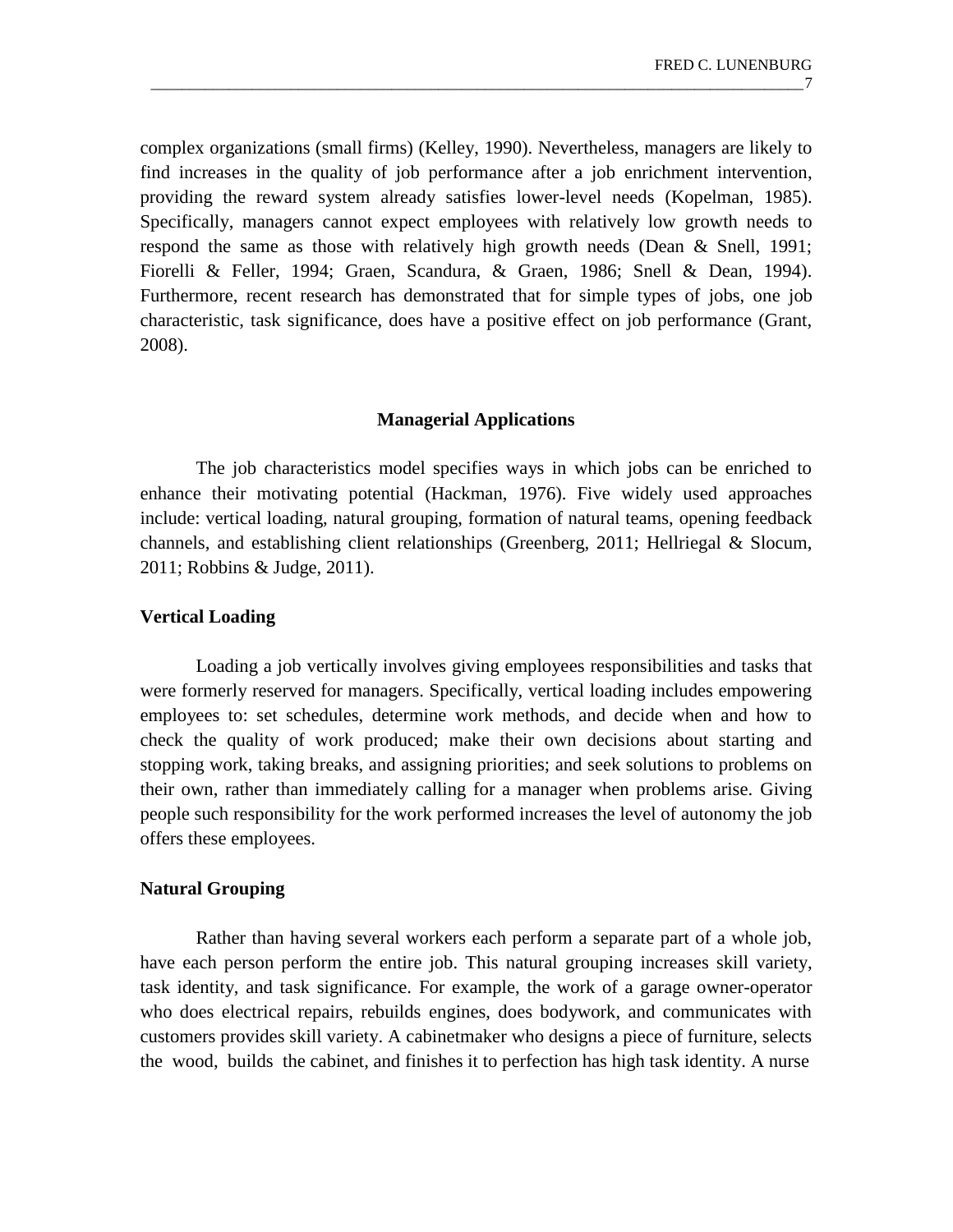who handles the diverse needs of patients in an intensive care unit of a hospital has high task significance.

# **Formation of Natural Teams**

The formation of natural teams combines individual jobs into a formal unit (e.g., a division, team, or department). The criteria for such groupings include: geographic, type of business, organizational, alphabetic, and customer groups. Sales personnel might be assigned to a particular region of the state or country (geographic). Insurance claims adjusters might be assigned to teams that serve specific types of businesses, such as manufacturing, retail, or utilities (type of business). Word processors might be assigned work that originates in a particular department (organizational). File clerks could be held responsible for materials specified alphabetically (A to E, F to I, etc.) (alphabetic). Consulting firm employees might be assigned to specific industrial or commercial accounts (customer groups).

#### **Opening Feedback Channels**

Jobs should be designed so that employees are provided with as much feedback as possible. Because people invest a substantial amount of their time at work, they want to know how well they are doing. Furthermore, they need to know often because performance varies, and the only way they can make appropriate adjustments is to know how they are performing presently. Feedback may come from the job itself or from customers, supervisors, or coworkers. For instance, salespeople might be encouraged to keep personal records of their own sales; keep sales/customer ratios; and establish good rapport with customers. Moreover, salespeople might be encouraged to observe and help each other with sales techniques; seek out information from their supervisors; and invite customer reactions concerning merchandise, service, and so on.

# **Establishing Client Relationships**

The job characteristics model suggests that jobs should be designed so that the person performing the job (such as the auto mechanic) comes in contact with the recipient of the service (such as the car owner). Jobs designed in this manner will not only help the employee by providing feedback, but also provide skill variety (e.g., interacting with customers in addition to repairing cars); task significance (e.g., seeing the connection between their work and consequences for customers; and enhance autonomy (by giving people the freedom to manage their own relationships with clients).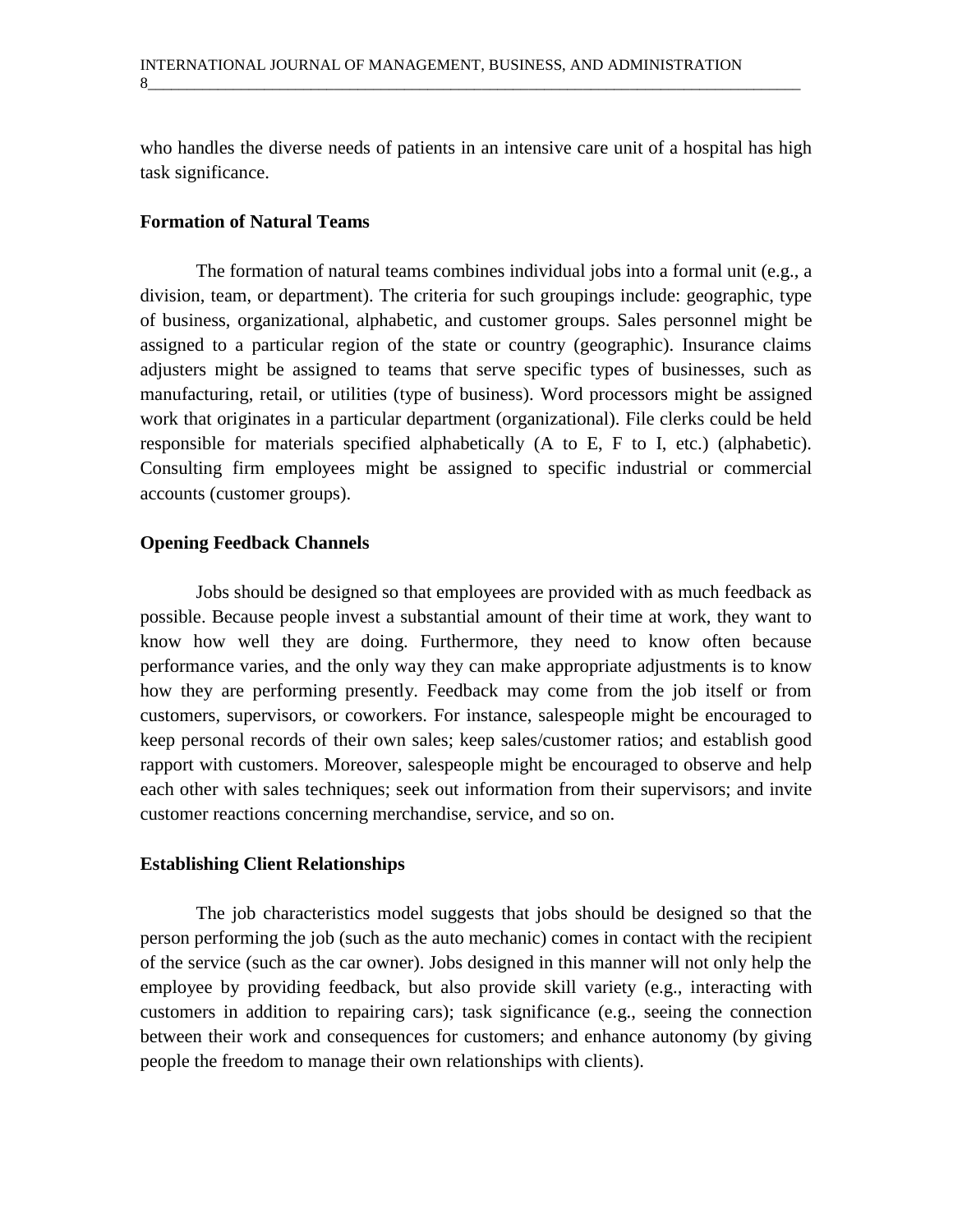#### **Conclusion**

Job enrichment is a job-design strategy for enhancing job content by building into it more motivating potential. Expanding on the work of Frederick Herzberg, Richard Hackman and Greg Oldham provide an explicit framework for enriching jobs. Based on their own work and the work of others, they developed a job characteristics model. In particular, the model specifies that enriching certain elements of jobs alters people's psychological states in a manner that enhances their work effectiveness.

#### **References**

Alderfer, C. P. (1972). *Existence, relatedness, and growth*. New York, NY: Free Press.

- Behson, S. J., Eddy, E. R., & Lorenzet, S. J. (2000). The importance of the critical psychological states in the job characteristics model: A meta-analytic and structural equations modeling examination. *Current Research in Social Psychology, 5*(12), 170-189.
- Dean, J. W., & Snell, S. A. (1991). Integrated manufacturing and job design: Moderating effects of organizational inertia. *Academy of Management Journal, 34*(4)776-804.
- Engstrom, T., & Medbo, L. (1994). Intra-group work patterns in final assembly of motor vehicles. *International Journal of Operations and Production Management, 14*(3), 101-113.
- Fried, Y., & Ferris, G. R. (1987). The validity of the job characteristics model: A review and meta-analysis. *Personnel Psychology, 40*, 287-322.
- Fiorelli, J., & Feller, R. (1994). Re-engineering TQM and work redesign: An integrative approach to continuous organizational excellence. *Public Administration Quarterly, 18*(1), 54-63.
- Fuller, J. B., Marler, L. E., & Hester, K. (2006). Promoting felt responsibility for constructive change and proactive behavior: Exploring aspects of an elaborated model of work design. *Journal of Organizational Behavior, 27*, 1089-1120.
- Gladwin, L. C. (2001, April 12). Volvo delves into web-based car design. *Computerworld*, 8-10.
- Graen, G. B., Scandura, T. A., & Graen, M. R. (1986). A field experimental test of the moderating effects of growth need strength on productivity. *Journal of Applied Psychology, 71*, 486-491.
- Grant, A. M. (2008). The significance of task significance: Job performance effects, relational mechanisms, and boundary conditions. *Journal of Applied Psychology, 93*, 108-124.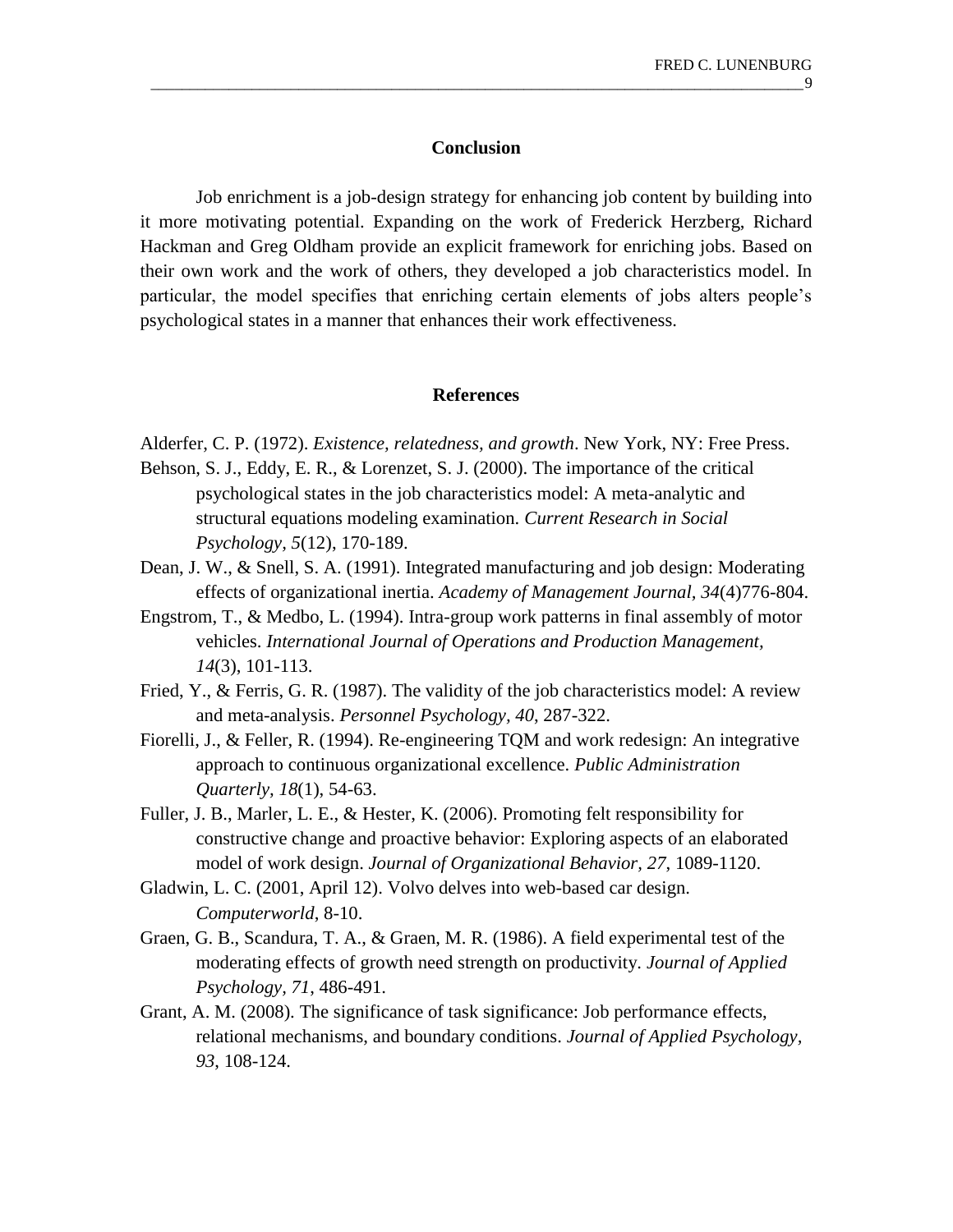- Greenberg, J. (2011). *Behavior in organizations* (10<sup>th</sup> ed.). Upper Saddle River, NJ: Prentice Hall.
- Griffeth, R. W., Horn, P. W., & Gaertner, S. (2000). A meta-analysis of antecedents and correlates of employee turnover: Update, moderator tests, and research implications for the next millennium. *Journal of Management, 26*(3), 463-488.

Hackman, J. R. (1976). Work redesign. In J. R. Hackman & J. L. Shuttle (Eds.). *Improving life at work* (pp. 96-162). Santa Monica, CA: Goodyear.

Hackman, J. R., & Oldham, G. (1975). Development of the job diagnostic survey. *Journal of Applied Psychology, 60*, 159-170.

- Hackman, J. R., & Oldham, G. R. (1976). Motivation through the design of work: Test of a theory. *Organizational Behavior and Human Performance, 16*, 250-279.
- Hackman, J. R., & Oldham, G. R. (1980). *Work redesign*. Reading, MA: Addison-Wesley.
- Hellriegel, D., & Slocum, J. W. (2011). *Organizational behavior* (13<sup>th</sup> ed.). Mason, OH: South-Western Cengage Learning.
- Herzberg, F. (2009). *One more time: How do you motivate employees?* Cambridge, MA: Harvard Business School Press.
- Humphrey, S. E., Nahrgang, J. D., & Morgeson, F. P. (2007). Integrating motivational, social, and contextual work design features: A meta-analytic summary and theoretical extension of the work design literature. *Journal of Applied Psychology, 92*(5), 1332-1356.
- Johns, G., Xie, J. L., & Fang, Y. (1992). Mediating and moderating effects in job design. *Journal of Management, 18*, 657-676.
- Judge, T. A. (2003). Promote job satisfaction through mental challenge. In E. A. Locke (Ed.), *Handbook of principles of organizational behavior* (pp. 75-89). Hoboken, NJ: Wiley-Blackwell.
- Judge, T. A., Parker, S. K., Colbert, A. E., Heller, D., & Ilies, R. (2002). A cross-cultural review. In N. Anderson & D. S. Ones (Eds.), *Handbook of industrial, work and organizational psychology*, Vol. 2 (pp. 25-52). Thousand Oaks, CA: Sage.
- Kelley, M. R. (1990). New process technology, job design, and work organization: A contingency model. *American Sociological Review, 55*(2), 191-208.
- Kopelman, R. E. (1985). Job redesign and productivity: A review of the evidence. *National Productivity Review, 4*(3), 237-255.
- Larson, M. (1998, April). Knowing more: Earlier profiles in agility. *BNP Media*, 48-52.
- Levering, R., & Moskowitz, M. (2005, January 24). The 100 best companies to work for. *Fortune*, 76.
- Levering, R., & Moskowitz, M. (2007, January 22). The 100 best companies to work for. *Fortune*, 94.